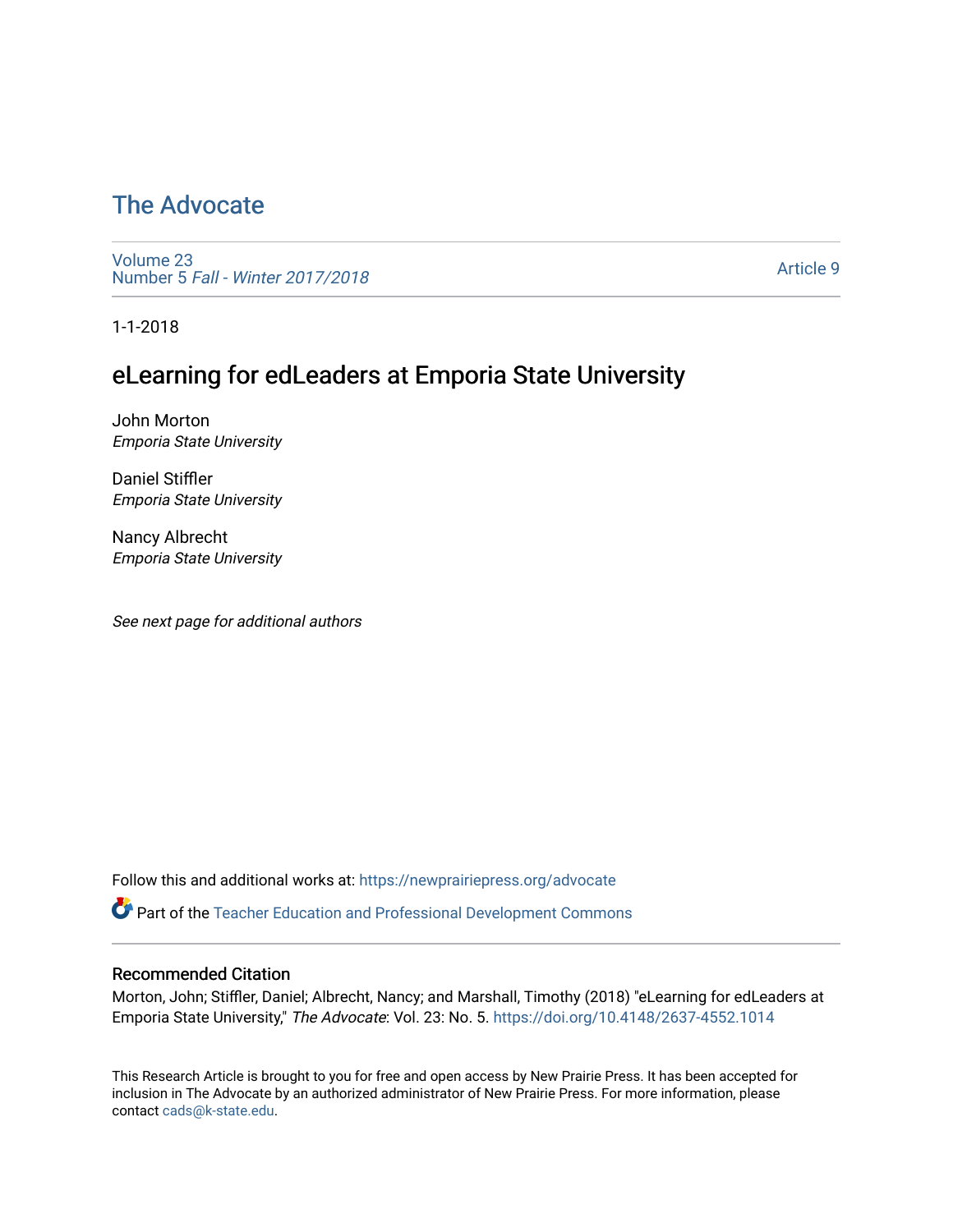# eLearning for edLeaders at Emporia State University

### Abstract

The building level leadership practicum at Emporia State University in Emporia, KS, has moved from a face-to-face experience to a totally online experience. Students participate in 56 total learning activities which are reported online for the two semester course. The program provides flexibility to students and still allows quality interaction via structured discussions. In addition, students select a practicum research project which allows them to gain hands on experiences by following the project from start to completion. The shift in program has garnered positive student response and support. This program utilizes elearning to prepare graduate building level leadership students for a 21st century leadership role in schools (SERC, 2017).

### Authors

John Morton, Daniel Stiffler, Nancy Albrecht, and Timothy Marshall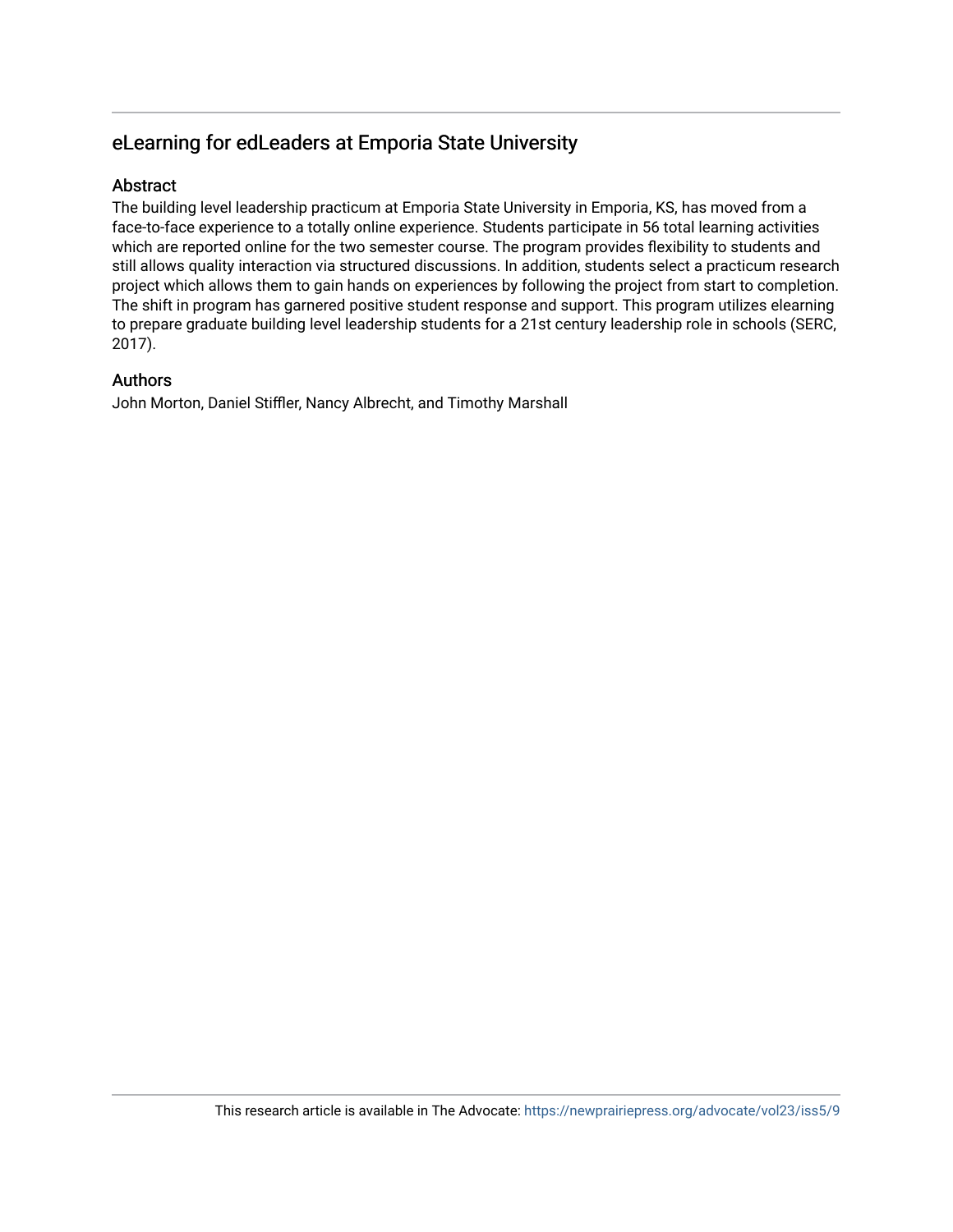# **eLearning for edLeaders at Emporia State University**

**John Morton Daniel Stiffler Nancy Albrecht Timothy Marshall Emporia State University** 

**Abstract:** The building level leadership practicum at Emporia State University in Emporia, KS, has moved from a face-to-face experience to a totally online experience. Students participate in 56 total learning activities which are reported online for the two semester course. The program provides flexibility to students and still allows quality interaction via structured discussions. In addition, students select a practicum research project which allows them to gain hands on experiences by following the project from start to completion. The shift in program has garnered positive student response and support. This program utilizes elearning to prepare graduate building level leadership students for a 21st century leadership role in schools (SERC, 2017).

**Keywords:** building level practicum; online administrative learning; 21st century leadership preparation

#### **Introduction**

For several years, the School Leadership Department at Emporia State University had been working to transition all remaining blended and face-to-face courses to a totally online format. The final courses to complete the transition consisted of both semesters of the building leadership practicum experience. With that move successfully completed, all of our graduate programs are now offered in an online learning format. We originally began utilizing the Blackboard format but have subsequently transitioned to the Canvas online instruction format which seems to serve our needs and those of our students very well (https:[/www.emporia.edu/it/learning/canvas.html\)](http://www.emporia.edu/it/learning/canvas.html). This article will provide an overview of the total online practicum that has continued to evolve since the move to a completely online format.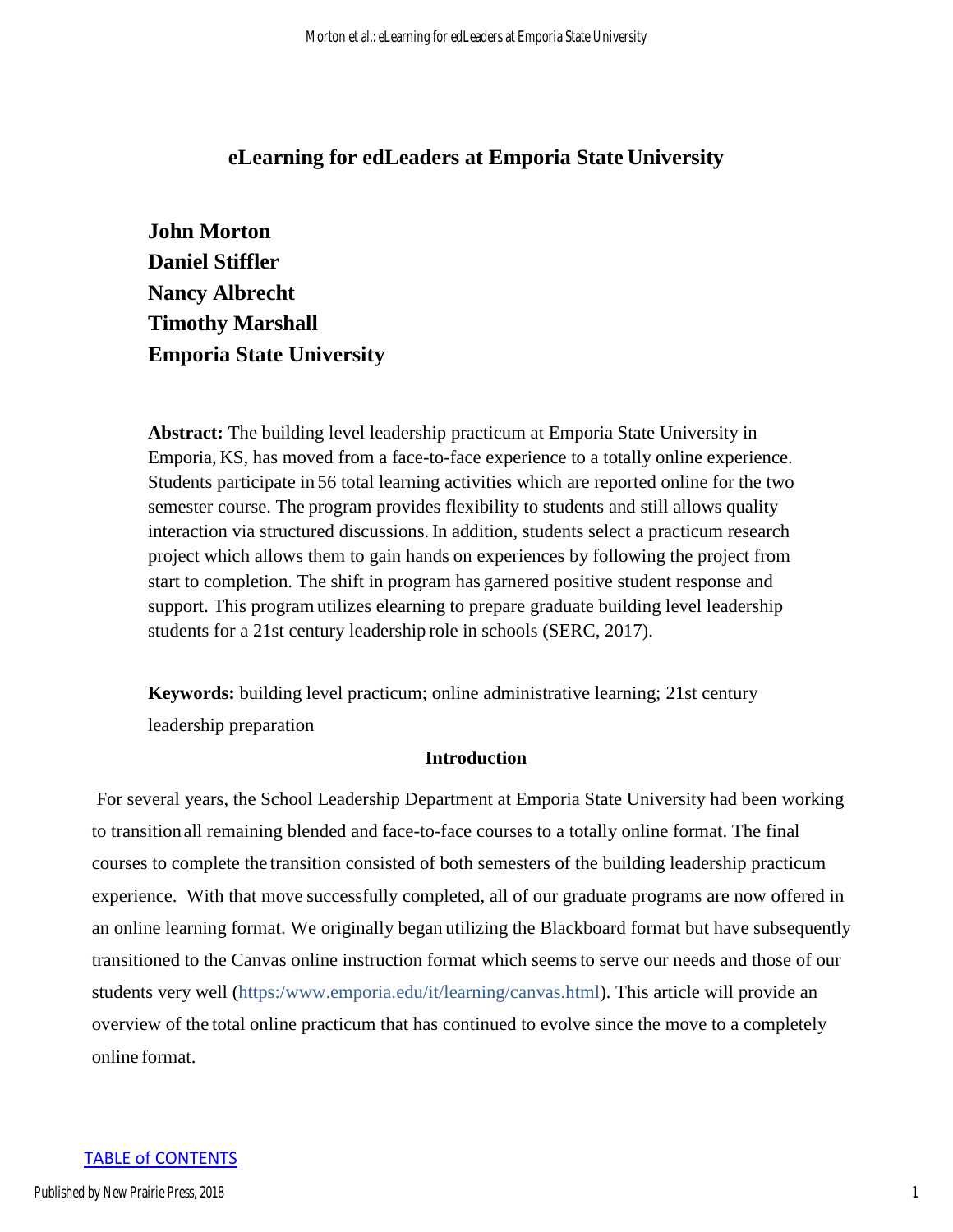### **Background**

One of our guiding premises behind this effort has been the acknowledgement that first, we are working with a different type of learner in our graduate leadership programs; the use of technology is an ingrained part of their learning and life experiences. And, if they are to be viable 21<sup>st</sup> century leaders in their schools, they must be very familiar with the potential that technology holds in a number of building leadership areas. To that end, we have endeavored to design a program which is user friendly, which challenges our students to extend and enhance their learning, and which causes them to think and reflect on the myriad responsibilities of building leaders as they seek to promote quality teaching and learning in their schools.

We think it is imperative that our prospective building leaders have the opportunity to interact and work with leaders at the elementary, middle and high school levels, extending that collaboration to specific areas such as working with special education directors and athletic directors as well. Students are asked to observe both the similarities and differences required for leaders in each of the areas as they work to complete their practicum experience. The overall practicum activities (56 total activities) are divided between the two academic semesters [\(https://www.emporia.edu/teach/slmste/course](https://www.emporia.edu/teach/slmste/course-descriptions.html)[descriptions.html\)](https://www.emporia.edu/teach/slmste/course-descriptions.html). In addition, students are afforded the flexibility of completing the activities for each semester as they fit into their schedules, with the final submission deadline being the critical date for their completion.

# **The Practicum**

During the fall semester, students complete their activities through interviews, observations, shadowing experiences and participation in school and district events. There are nine required areas in the first semester's work. For each activity, students describe what they did, what they learned from the activity and provide implications for themselves as future building leaders [\(https://www.emporia.edu/teach/slmste/edadmin-building/](https://www.emporia.edu/teach/slmste/edadmin-building/)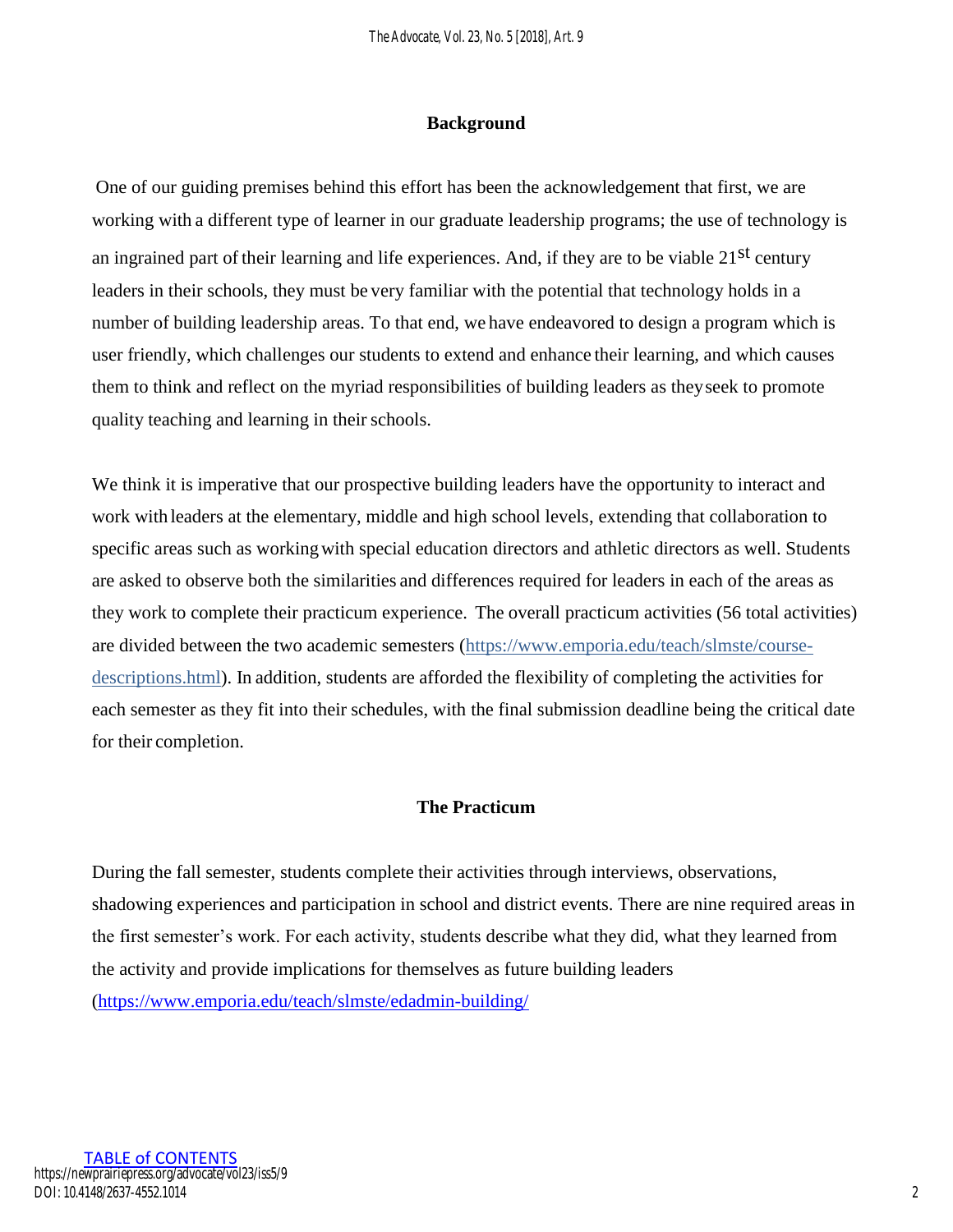**Fall Semester**: Activity areas include the following:

**1.** Interviewing and assisting **Non-certified and Certified Staff** members

- **2.** Learning about various types of **School Records**
- **3.** Examining the requirements of **Special Education** services
- **4.** Delving into the **Personnel** services of the district
- **5.** Observing and discussion effective **Time Management and Organizational Skills**
- **6.** Examine the elements that make up **School Climate**
- **7.** Reflecting on **Diversity** and its impact on a school
- **8.** Composing a **Philosophy of Education** that reflects their focus as educational leaders
- **9.** Updating and modifying a **Resume'** to focus on their leadership preparation and goals

During the spring semester, students continue their activities through additional interviews, observations, shadowing experiences and participation in school and district events. There are eight required areas in the second semester's work. Again, for each activity, students describe what they did, assess what they learned from the activity and provide implications for themselves as future building leaders.

**Spring Semester:** Activities revolve around eight additional areas of a school and its requisite leadership requirements and include the following:

**1. School Governance**, which includes job shadowing experiences at the elementary, middle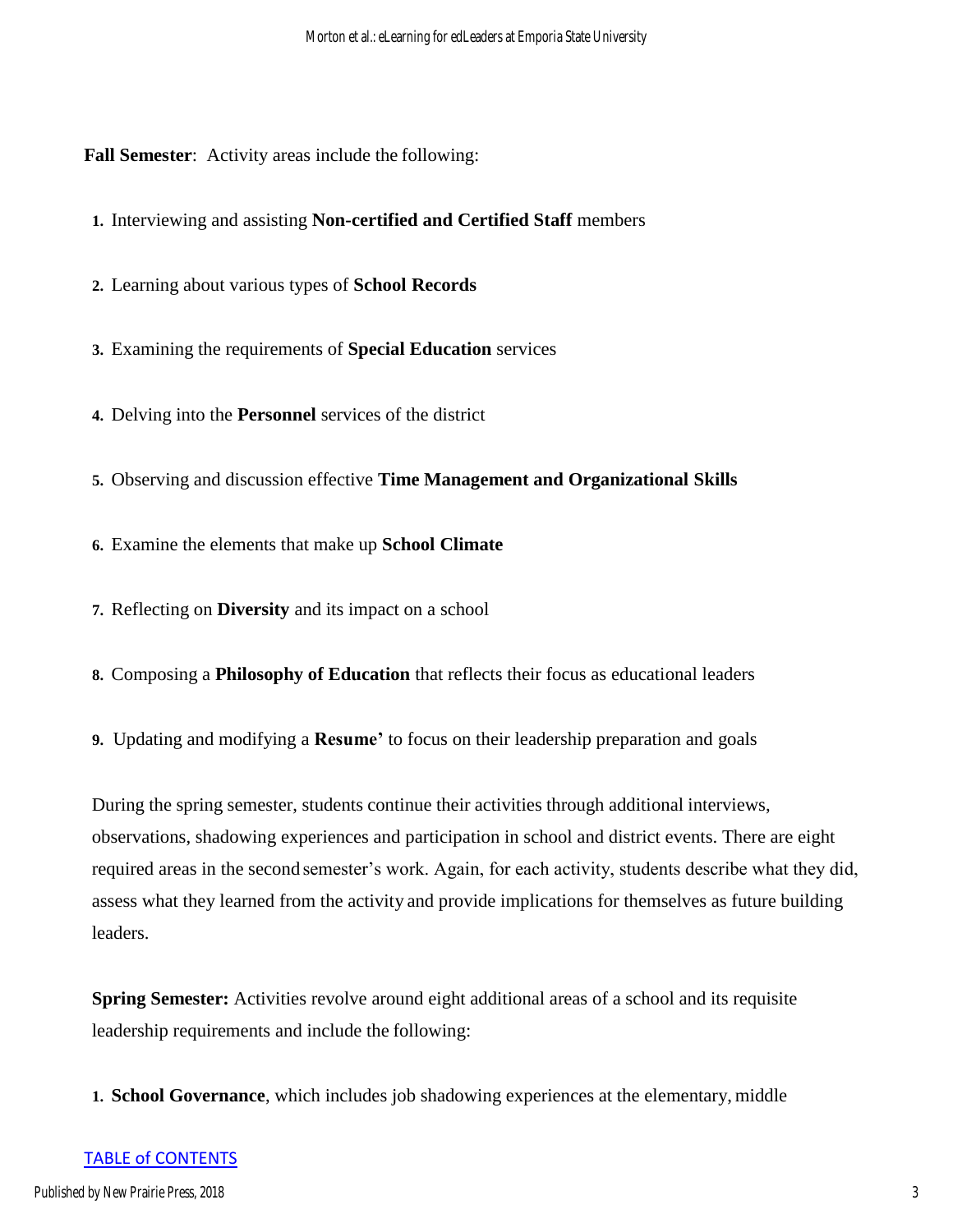and high school levels

### **2.** Participating in **Student Activities and Supervision Responsibilities**

**3.** Direct involvement in activities that build and foster positive **Community Relationships**

**4.** Becoming more knowledgeable of **Building Activities**

**5.** Learning about the nuances of the **Building Budget**

**6.** Examining the components that make up the **Building Master Schedule**

**7.** Better understanding the elements that make up a school and district's **Curriculum**

**8.** Participating in the various components involved in assessing effective **Instruction**

In addition to the above requirements, practicum students participate in a series of online **discussions**  each semester, allowing them to directly interact with their classmates and reflect on a variety of issues that they are experiencing during the practicum (depts.washington.edu/.../using-onlinediscussion-boards-to-enhance-lerning). Students must post their initial thoughts on the topic prior to gaining access to the thoughts of others on the topic and they must respond to a minimum of two other students during the discussions. Like the activities, discussions are divided over the two semesters and provide additional opportunities for reflection and learning as students progress through the practicum experience. Topics can range from a focus on a particular aspect of a school's operation to a selfreflection regarding what students have learned from the total experience. Students respond that they appreciate the opportunity to interact with their peers via this format and their submissions provide an indirect assessment of the activities and their impact upon the students during the total practicum experience (Skubak, 2016).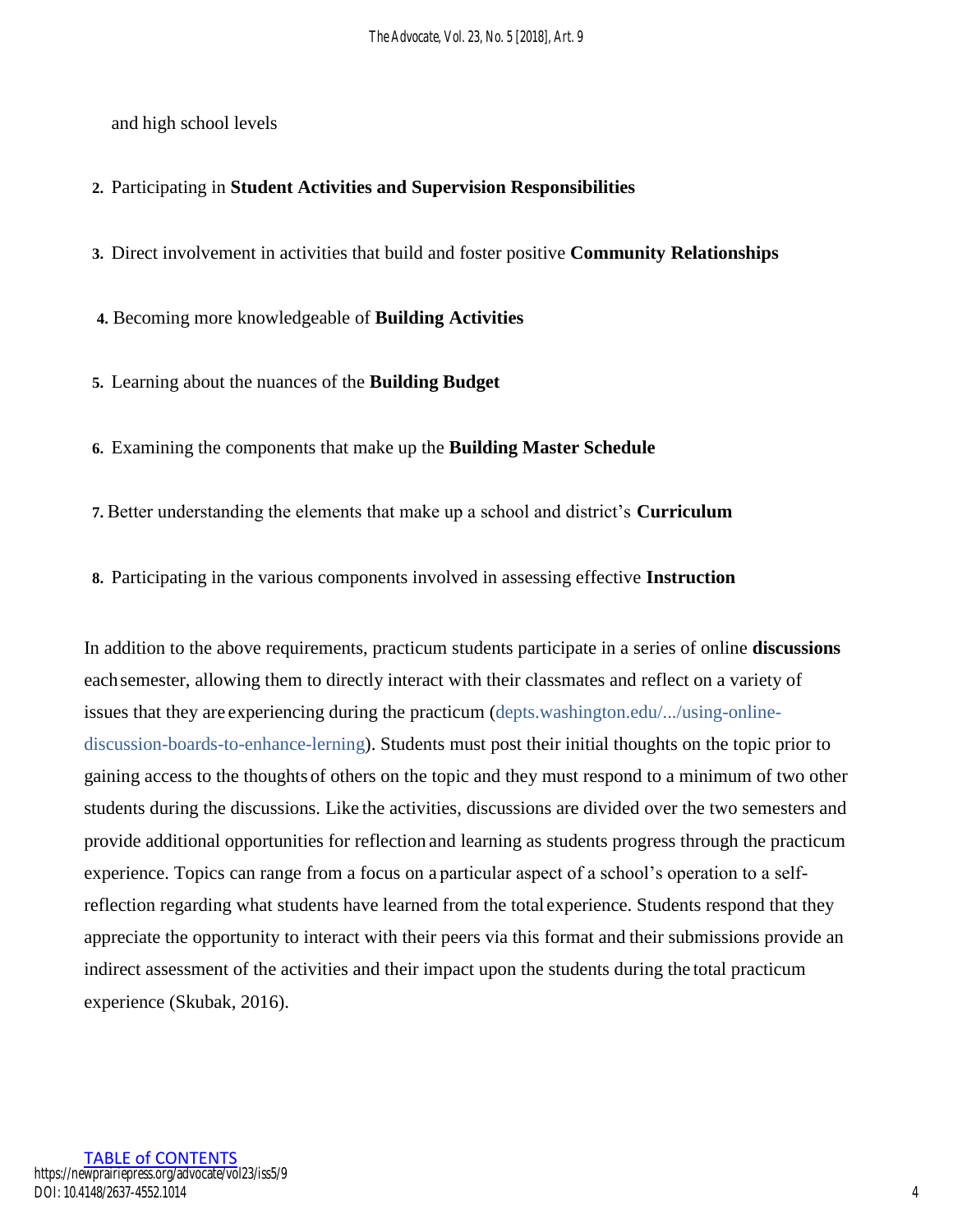In addition to the above two areas of activity completion and discussion participation, students are asked to work with their supervising administrator in their school and decide upon a research based practicum project which they will complete over the two semesters and which will ultimately benefit their school. During the first semester, they are asked to complete a **Practicum Project Proposal**  which outlines their project in somewhat general terms.

During the second semester, the completed Practicum Project is due by the second semester submission deadline. Students are able to follow the project from its inception to its implementation, gaining many skills that will be useful to them when they assume building leadership roles following the completion of their program.

The project must be research based and adhere to the framework provided as part of the assignment. Ultimately, it must be something that enhances their school in some way. Projects have ranged from organizing a total school Read Across America activity to redesigning and repurposing the in-school suspension and detention program in a school. To us, it epitomizes a great "learning by doing" activity and our students learn a great deal while working through the process to complete a successful project.

#### **Summary**

Significant learnings have occurred for us as instructors and for our students as a result of this transition to an online learning environment for our practicum students. As professors, we have learned that frequent, timely and clear communication is critical to our students' success in the experience. We were concerned, as were some students, when we transitioned to the totally online format at mid-year, but it has turned out to be a positive experience and we all have learned a lot from it. We frequently fine tune our assignments, clarifying and making adjustments to our descriptions and reflecting on the value of the total experience to enhance the leadership skills of our students to prepare them to transition to successful building leadership roles, which is our ultimate goal.

Our students learn a great deal as well, through their work and through exchanges of ideas and comments throughout the two semesters as well as from the comments they make to their professors.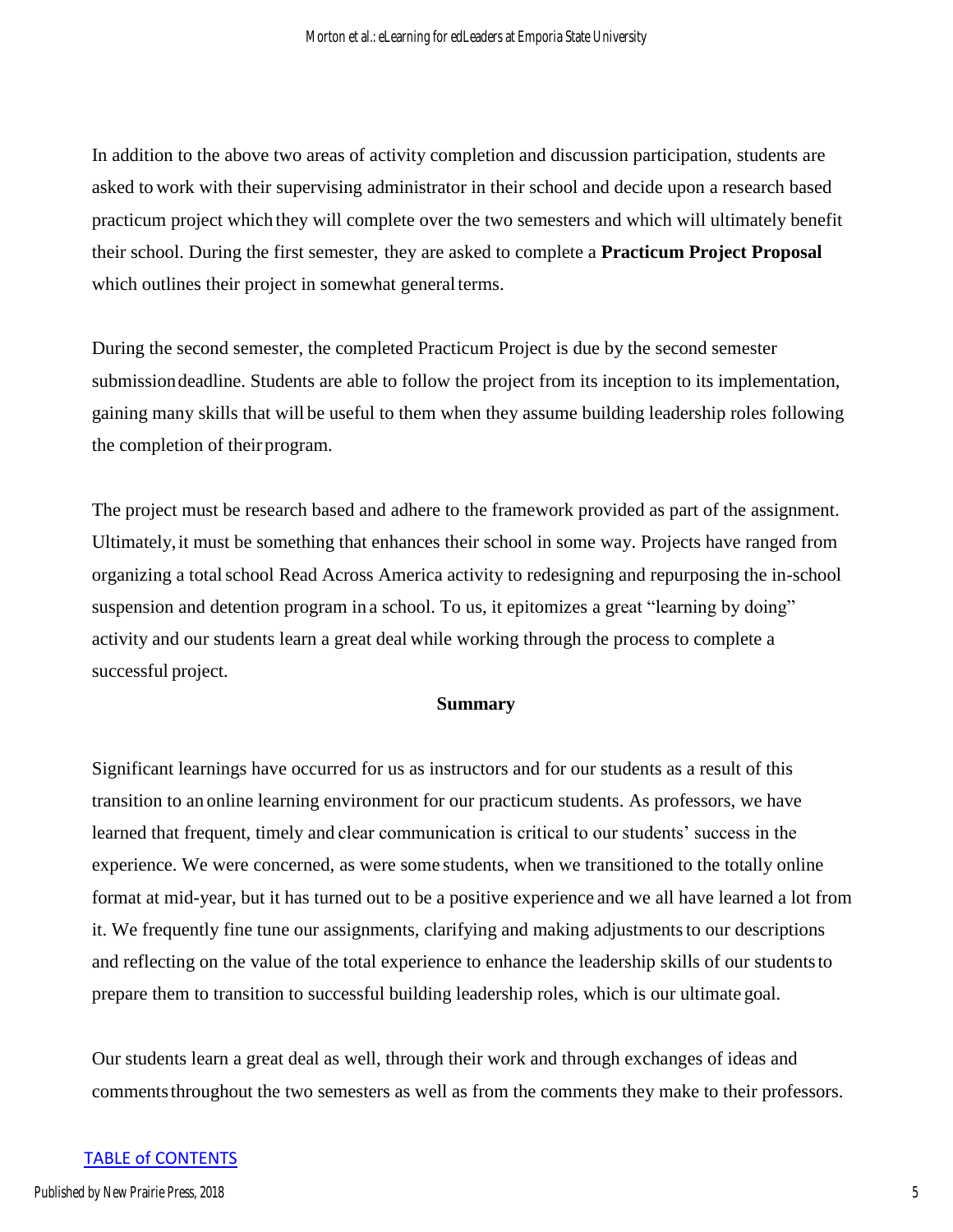Time management remains a focus throughout the total experience, and our students learn to schedule and complete tasks in a timely way throughout the two semesters. In addition, they learn a great deal about how to provide clear and concise descriptions of their activities and to make sure others understand what they are trying to communicate in their discussions. The practicum experience gives new meaning to the term multi-tasking and our students quickly understand they need to master this skill if they are to truly become effective building leaders. Meeting deadlines is a function of effective leadership, and with the deadlines established in our practicum semesters, our students understand the importance and the ramifications of meeting reasonable deadlines (and in setting deadlines for students and staff as well).

One of the unintended consequences of moving to a total online learning environment for our students is that it promotes greater collaboration between the practicum professors; meeting regularly and brainstorming ideas and potential course upgrades have been very positive experiences for all of us. Online learning is a dynamic, not a static enterprise. It is subject to changes and enhancements and must reflect current developments in our field as well (Wegmann, et al, 2009). Our state board of education and commissioner of education in Kansas have forged a new vision and outcomes for Kansas educators and students and that shift must be reflected in our expectations for our students and their learning; and, for students in other states enrolled in our practicum course, we must create curriculum that accommodates their specific situations as well. In addition, the past few years have seen an unprecedented turnover in superintendent, principal and assistant principal positions in Kansas, underscoring the critical need to prepare future leaders to assume these positions.

We take our charge of working diligently to prepare effective  $21<sup>st</sup>$  century educational leaders very seriously at Emporia State University. Leadership remains a critical ingredient in the success of any school, public or private. Consequently, leaders must embrace the  $21<sup>st</sup>$  century learning needs of students and promote quality teaching to assist students in becoming prepared to enter the world of postsecondary education and the world of work as well. In order to do this, we work to establish an environment of trust and mutual respect with our students, encouraging them to think and reflect about their experiences and to ascertain best approaches to leadership as they prepare for their new roles.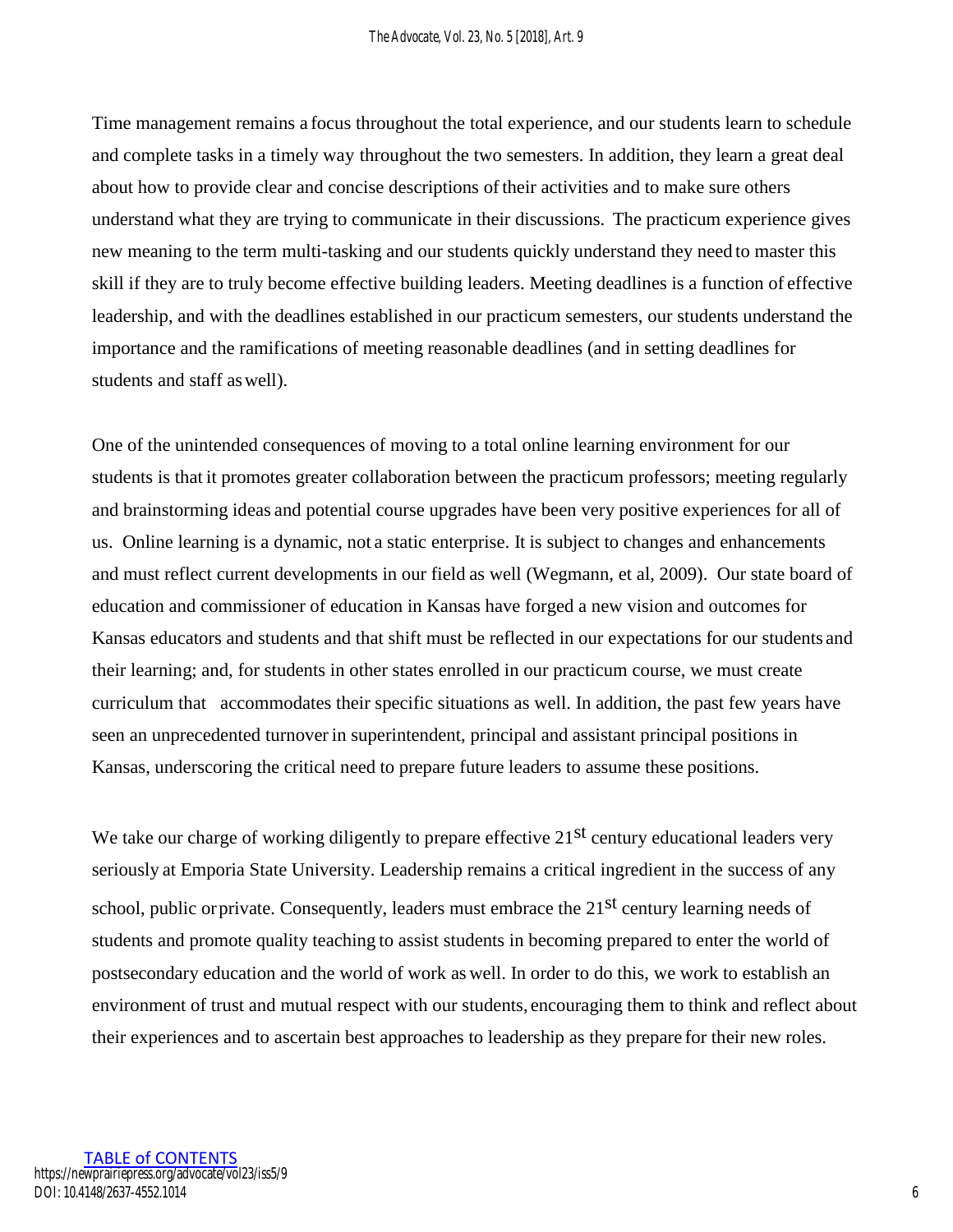#### **Conclusion**

Finally, we live in a world of change and adaptation, where our younger generation expects immediate action and response to their inquiries. We as a department have recognized that online learning is a technological reality for most students and educators today. Our program gives us the opportunity to allow active participation by educators in fairly remote parts of our state as well as educators from other parts of the country. We are no longer place bound, expecting our students to be physically present for the duration of their graduate coursework. Instead, we have put more of the burden of learning on them as students, providing them with the appropriate tools to allow them to access our thinking as professors and the thinking of their peers and apply what they are learning to their specific educational environments. Our program remains a work in progress, continuously changing to meet the learning needs of students through a practical and user friendly technology environment. By succeeding in this effort, we have truly created meaningful **eLearning for our edLeaders** as they prepare to assume building leadership roles in our 21<sup>st</sup> century schools.

In summary, the incredibly accurate and thought-provoking quote by Joel Barker regarding vision and action is based on his assertion that the role of leadership is to find, recognize, and secure the future. "Vision without action is merely a dream. Action without vision just passes the time. Vision with Action can change the world. (Barker)

# **References**

Aurora University (2011, April 21) *Benefits of Online Discussion Boards*. Retrieved from <https://aurora.edu/.../Benefits%20of%20Online%20Discussion%20Boards-Article.pdf>

Barker, Joel, (1990) *The Power of Vision,* video. Retrieved fro[mhttp://www.joelbarker.com/perfect](http://www.joelbarker.com/perfect-%20%20%20%20%20%20%20quotes/vision-without-action-is-just-a-dream-action-without-vision-just-passes-)[quotes/vision-without-action-is-just-a-dream-action-without-vision-just-passes-](http://www.joelbarker.com/perfect-%20%20%20%20%20%20%20quotes/vision-without-action-is-just-a-dream-action-without-vision-just-passes-) [the-time-vision-with](http://www.joelbarker.com/perfect-quotes/vision-without-action-is-just-a-dream-action-without-vision-just-passes-the-time-vision-with-action-can-change-the-world/)[action-can-change-the-world/](http://www.joelbarker.com/perfect-quotes/vision-without-action-is-just-a-dream-action-without-vision-just-passes-the-time-vision-with-action-can-change-the-world/)